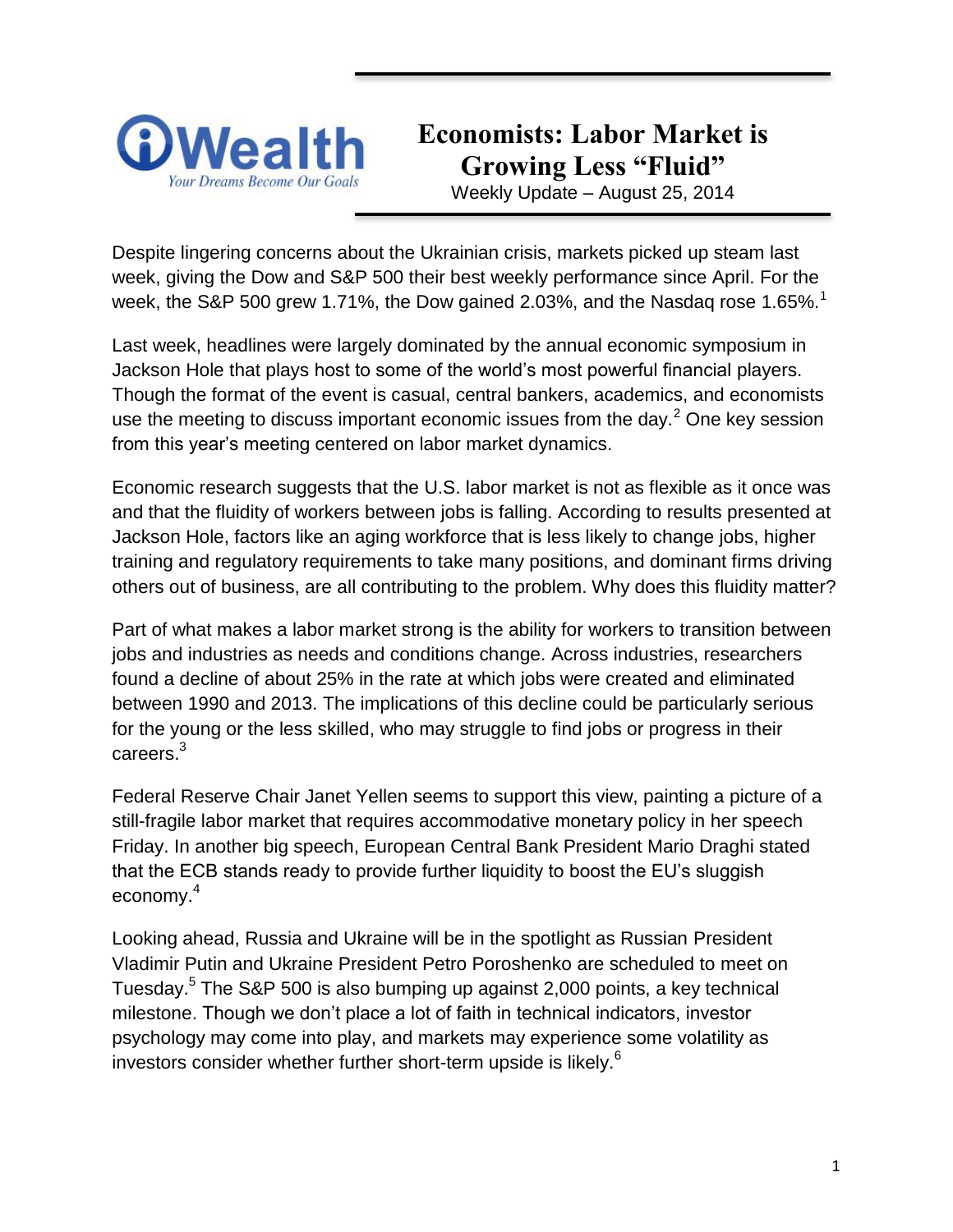#### **ECONOMIC CALENDAR:**

**Monday:** New Home Sales, Dallas Fed Mfg. Survey

**Tuesday:** Durable Goods Orders, S&P Case-Shiller HPI, Consumer Confidence **Wednesday:** EIA Petroleum Status Report

**Thursday:** GDP, Jobless Claims, Corporate Profits, Pending Home Sales Index **Friday:** Personal Income and Outlays, Chicago PMI, Consumer Sentiment

| Data as of 8/22/2014         | 1-Week   | <b>Since 1/1/14</b> | 1-Year    | 5-Year | 10-Year |
|------------------------------|----------|---------------------|-----------|--------|---------|
| Standard & Poor's 500        | 1.71%    | 7.58%               | 20.00%    | 18.76% | 8.10%   |
| <b>DOW</b>                   | 2.03%    | 2.56%               | 13.62%    | 15.77% | 6.82%   |
| <b>NASDAQ</b>                | 1.65%    | 8.67%               | 24.73%    | 24.92% | 14.69%  |
| U.S. Corporate Bond Index    | $-0.21%$ | 3.82%               | 5.91%     | 2.65%  | 1.11%   |
| <b>International</b>         | 0.51%    | $-0.11\%$           | $10.27\%$ | 5.37%  | 4.13%   |
| Data as 8/22/2014            | 1 mo.    | 6 mo.               | 1 yr.     | 5 yr.  | 10 yr.  |
| <b>Treasury Yields (CMT)</b> | 0.04%    | 0.06%               | 0.10%     | 1.68%  | 2.40%   |

Notes: All index returns exclude reinvested dividends, and the 5-year and 10-year returns are annualized. Sources: Yahoo! Finance and [Treasury.gov.](http://treasury.gov/) International performance is represented by the MSCI EAFE Index. Corporate bond performance is represented by the DJCBP. Past performance is no guarantee of future results. Indices are unmanaged and cannot be invested into directly.

### **HEADLINES:**

**Jobless claims fall.** Weekly new unemployment claims fell more than expected, dropping below 300,000. While weekly data is volatile, there were no seasonal factors affecting the data, pointing to sustained improvement in the labor market.<sup>7</sup>

**Housing starts heat up in July.** A measure of homebuilding soared 15.7% last month, showing that builders may be feeling confident about their prospects in the coming months. While monthly starts are volatile, the increase could show that the housing market isn't down for the count yet.<sup>8</sup>

**Existing home sales increase for fourth straight month.** July sales of previously owned homes soared , hitting the highest pace of growth in 2014. Hopefully, increased inventory levels will stabilize prices and give homebuyers an opportunity to purchase.<sup>9</sup>

**Chinese factory activity slumps.** China's factory sector slumped to a three-month low, renewing concerns that the world's second largest economy might be slowing down. Economists hope that government measures to support growth will keep economic momentum up.<sup>10</sup>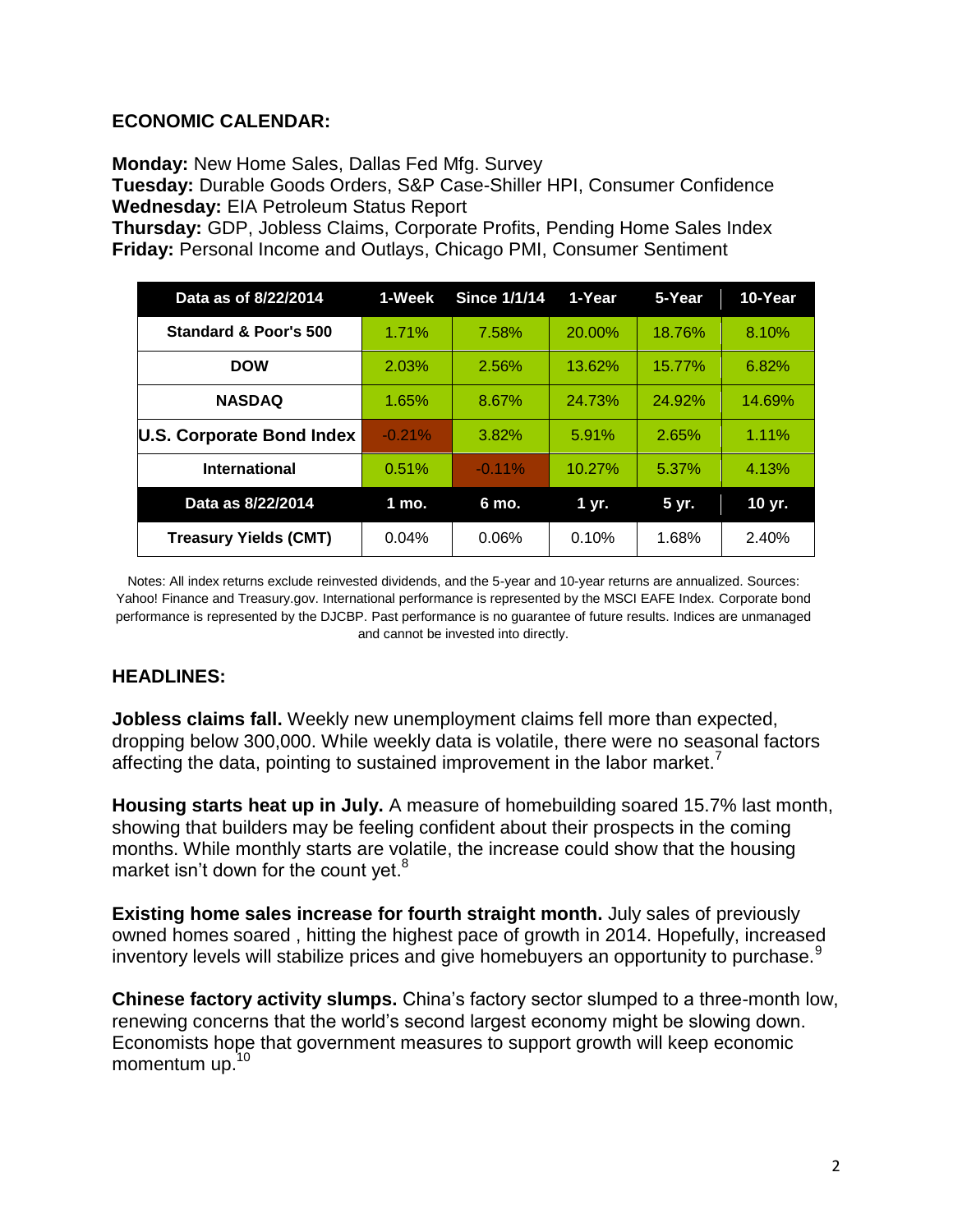

*"Life will always be to a large extent what we ourselves make it."*

*- Samuel Smiles*



**Ginger Pear Cheesecake**



*Ginger and pears pair perfectly in this lovely cheesecake.*

#### **Ingredients:**

Serves 8 to 12

6 tablespoons unsalted butter, melted 1 ½ cups crushed gingersnaps (about 40 cookies) 2 small ripe pears (any kind), peeled, cored, and sliced 1/8 inch thick ¼ teaspoon ground ginger 16 ounces cream cheese, at room temperature 1 ¼ cups granulated sugar 2 large eggs, at room temperature 3 teaspoons vanilla extract 1 cup sour cream, at room temperature

#### **Directions:**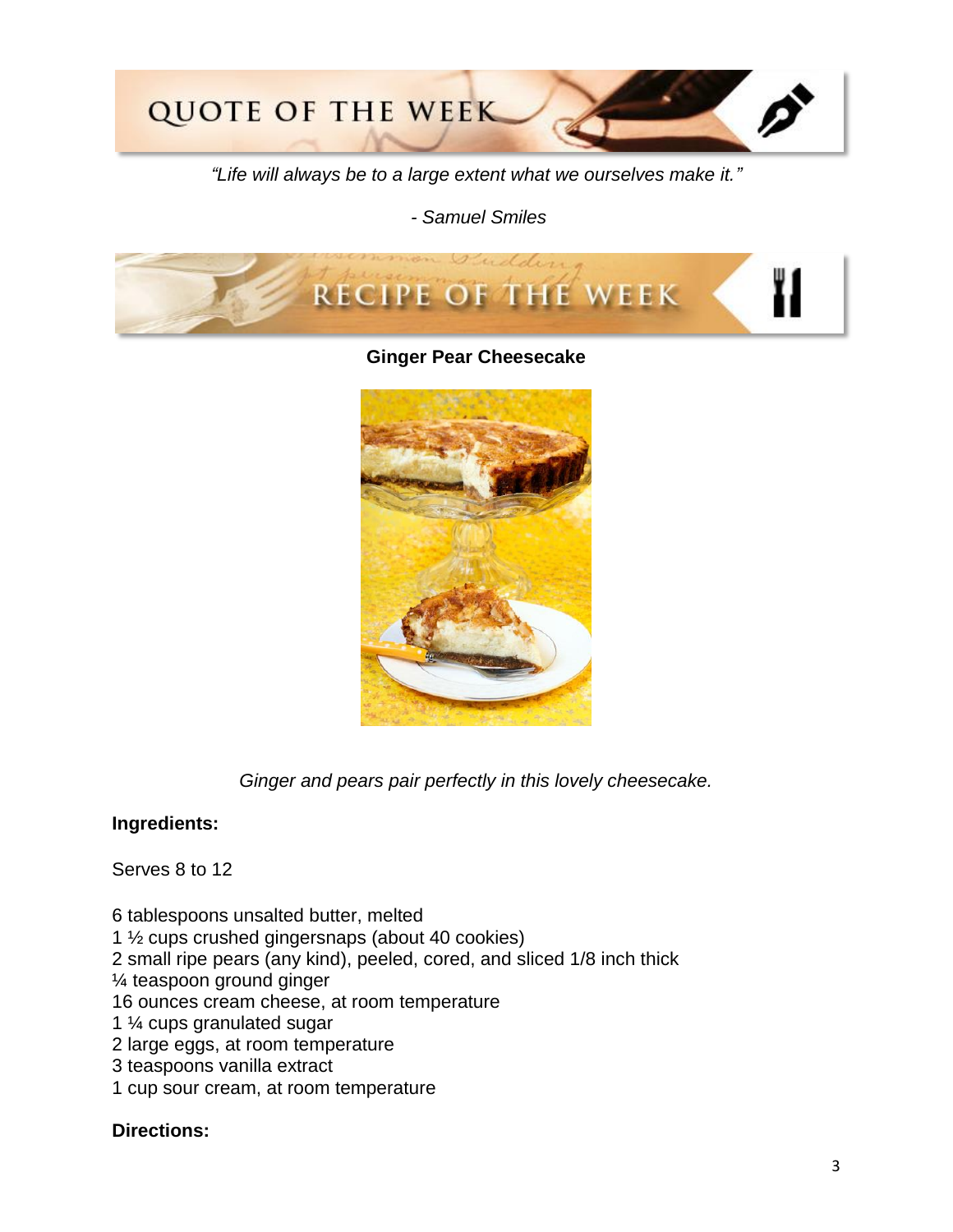- 1. Preheat your oven to 350° F. Combine butter and crushed gingersnaps in a bowl, then press into a 9-inch springform pan. Make sure the crumb mixture covers the bottom and sides completely. Bake the crust for 20 minutes, then set aside to cool.
- 2. Toss the sliced pears and ground ginger in a bowl, then fill the cooled crust with the pears, laying them down and slightly overlapping each one.
- 3. Beat the cream cheese with an electric mixer until fluffy, for about two minutes. Add 1 cup of sugar and continue to beat for two minutes. Add eggs one at a time and incorporate into the mixture. Add two teaspoons vanilla last and beat to incorporate.
- 4. Pour the cream cheese mixture over the pear filling, smoothing with a spatula. Bake for about 50 minutes until the top is barely set and jiggles slightly. Set aside, but leave the oven on.
- 5. In another bowl, beat the sour cream with remaining ¼ cup sugar and 1 teaspoon vanilla extract. Pour the mixture over the cheesecake and bake for about 10 minutes. Cool on counter until the cheesecake reaches room temperature. Cover with plastic wrap and chill for at least four hours.

Recipe adapted from Sara Quessenberry and Rori Trovato | RealSimple.com<sup>11</sup>



# **Make Money With Your Hobby**

Most Americans have hobbies that they enjoy, but some use hobbies to make some side income. For example, selling on EBay, coin collecting, stamp collecting, antiquing, and many other pursuits can often bring in some extra cash. The IRS requires you to report all income on your taxes, but the rules on deductions and income depend on whether it's a hobby or a business. Here's what the IRS says:

- The easiest way to determine whether your hobby is a business or not, is to think about whether you treat it as a way to make a profit and whether you depend on the income. Consult a qualified tax professional if you have questions.
- You can generally deduct accepted expenses for your hobby, such as the cost of stamps or supplies. However, you can only deduct expenses up to the limit of the income earned by the hobby.

For information on how to itemize your hobby deductions, consult a tax expert or read Publication 535, Business Expenses on IRS.gov.

Tip courtesy of  $IRS.gov^{12}$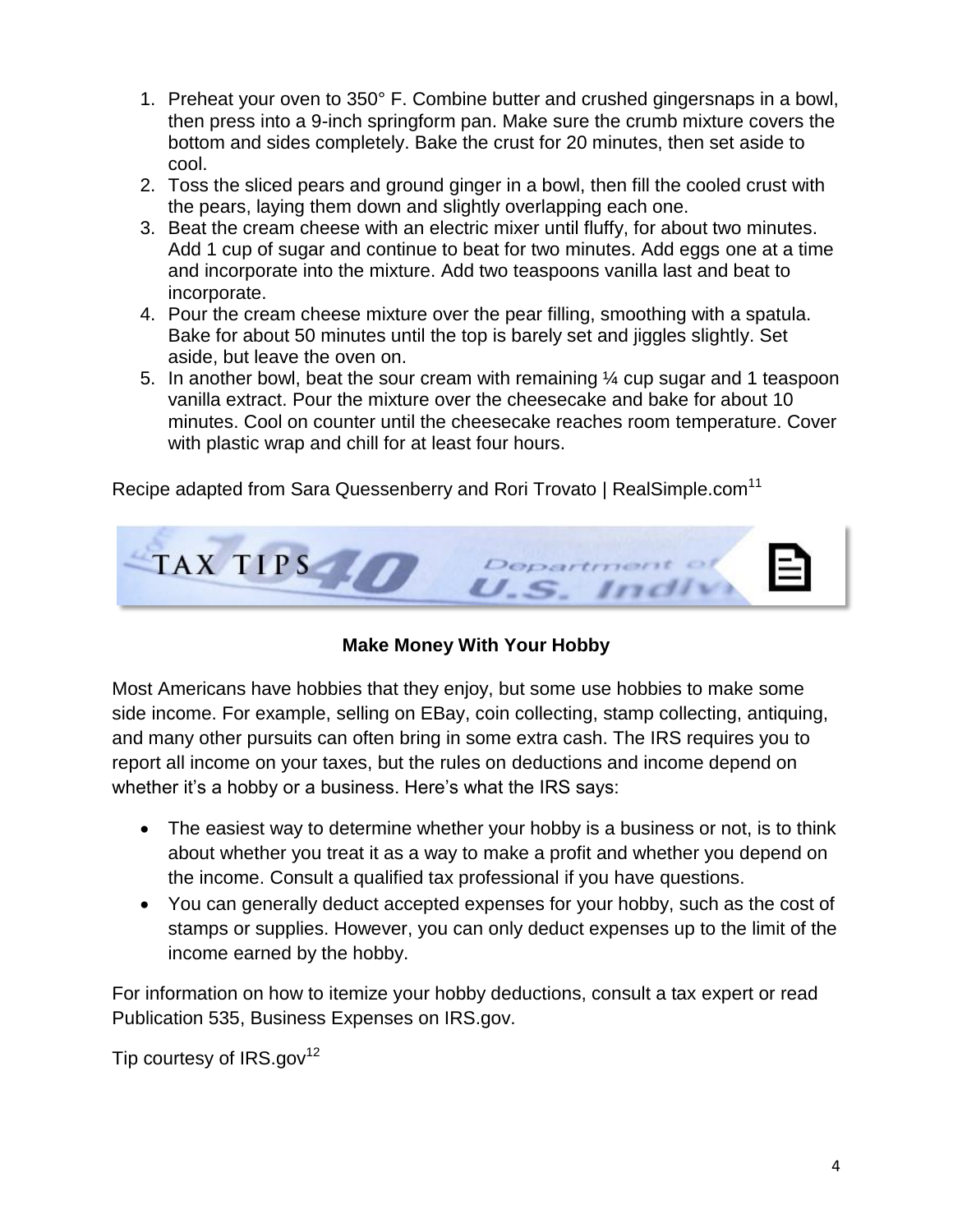

## **Assess Putts From Behind the Ball**

When you're scoping out the lie for a putt, always do it from directly behind your ball. With your eyes, track along the entire route the ball will take to the hole, and make sure that you can see the entire break. If you have a breaking putt, also assess the break from behind the apex of the shot, where you can see the whole picture of the putt.

Tip courtesy of Glenn Deck, PGA | Golf Tips Mag<sup>13</sup>



# **Foods That Promote Brain Function**

Research shows that what you eat can have a major effect on the healthy function of your brain as you get older. Here are several foods that can help boost brain function:

- Beans and green peas are full of B-complex vitamins that can help protect against shrinkage of brain matter.
- Citrus fruits have Vitamin C, which plays an important role in preventing the formation of dementia-related brain plaque.
- Almonds have Vitamin E, which support blood vessel function and may slow the development of Alzheimer's.

Tip courtesy of AARP<sup>14</sup>



# **Avoid Unnecessary Packaging**

Your household produces a lot of waste in the form of plastic packaging, bottles, and refill containers on common household products. Reduce unnecessary waste with these easy tips:

 Buy refillable spray bottles that can be refilled from large-format jugs of product. You'll save money and reduce your trash.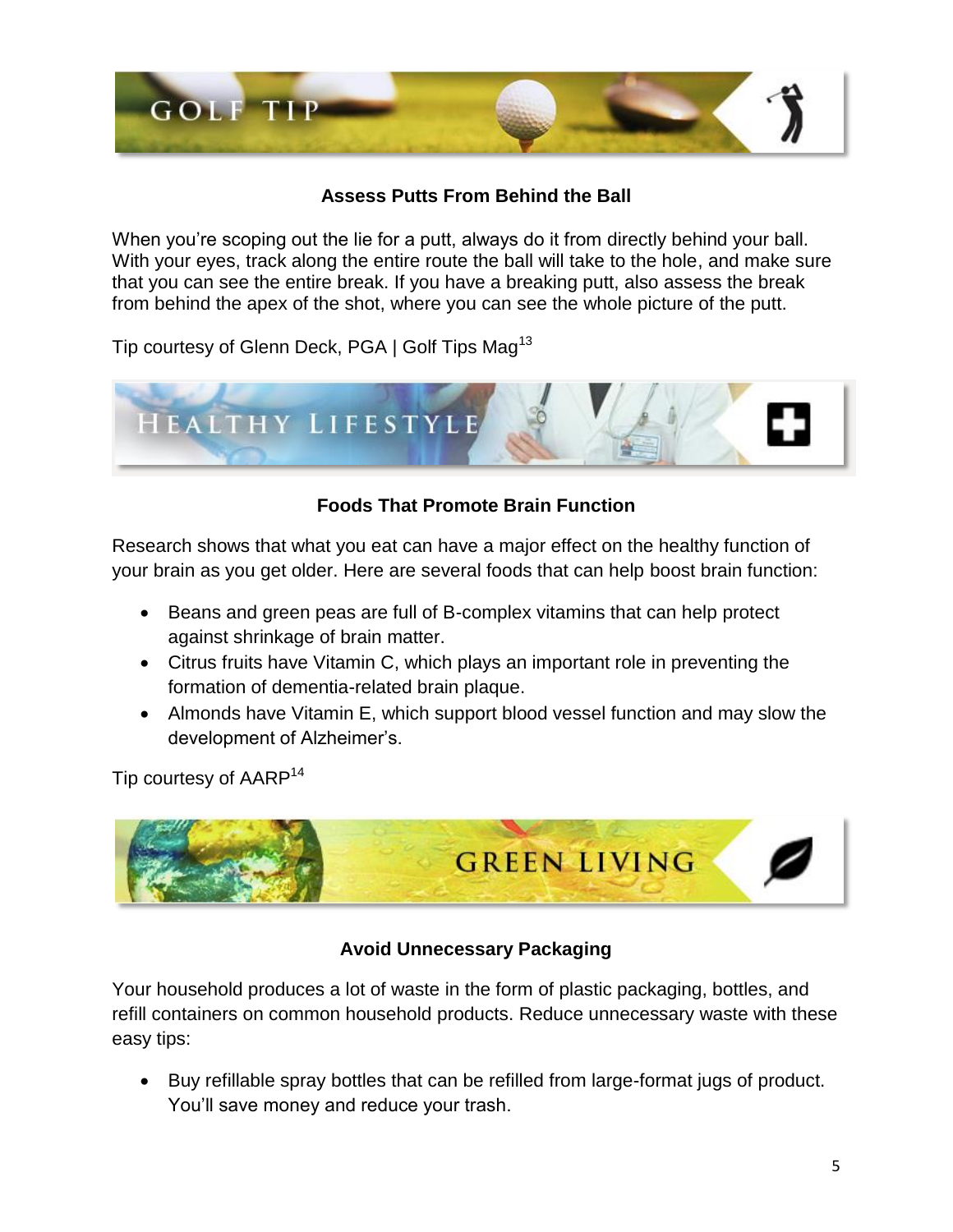- Choose concentrated versions of detergents and cleaners and water them down for use in another container.
- Don't use more detergent than needed when doing laundry or washing dishes. In many cases, you can use even less.

Tip courtesy of Good Housekeeping<sup>15</sup>

#### *Share the Wealth of Knowledge!*

*Please share this market update with family, friends, or colleagues. We love being introduced!*

Securities, advisory services, and insurance products are offered through Investment Centers of America, Inc (ICA), member FINRA, SIPC, a Registered Investment Advisor, and affiliated insurance agencies. ICA and iWealth are separate companies.

Investing involves risk including the potential loss of principal. No investment strategy can guarantee a profit or protect against loss in periods of declining values.

Diversification does not guarantee profit nor is it guaranteed to protect assets

The Standard & Poor's 500 (S&P 500) is an unmanaged group of securities considered to be representative of the stock market in general.

The Dow Jones Industrial Average is a price-weighted average of 30 significant stocks traded on the New York Stock Exchange and the NASDAQ. The DJIA was invented by Charles Dow back in 1896.

The Nasdaq Composite is an index of the common stocks and similar securities listed on the NASDAQ stock market and is considered a broad indicator of the performance of stocks of technology companies and growth companies.

The MSCI EAFE Index was created by Morgan Stanley Capital International (MSCI) that serves as a benchmark of the performance in major international equity markets as represented by 21 major MSCI indexes from Europe, Australia and Southeast Asia.

The Dow Jones Corporate Bond Index is a 96-bond index designed to represent the market performance, on a total-return basis, of investment-grade bonds issued by leading U.S. companies. Bonds are equally weighted by maturity cell, industry sector, and the overall index.

The S&P/Case-Shiller Home Price Indices are the leading measures of U.S. residential real estate prices, tracking changes in the value of residential real estate. The index is made up of measures of real estate prices in 20 cities and weighted to produce the index.

The 10-year Treasury Note represents debt owed by the United States Treasury to the public. Since the U.S. Government is seen as a risk-free borrower, investors use the 10-year Treasury Note as a benchmark for the long-term bond market.

Google Finance is the source for any reference to the performance of an index between two specific periods.

Opinions expressed are subject to change without notice and are not intended as investment advice or to predict future performance.

Past performance does not guarantee future results.

You cannot invest directly in an index.

Consult your financial professional before making any investment decision.

Fixed income investments are subject to various risks including changes in interest rates, credit quality, inflation risk, market valuations, prepayments, corporate events, tax ramifications and other factors.

These are the views of Platinum Advisor Marketing Strategies, LLC, and not necessarily those of the named representative, Broker dealer or Investment Advisor, and should not be construed as investment advice. Neither the named representative nor the named Broker dealer or Investment Advisor gives tax or legal advice. All information is believed to be from reliable